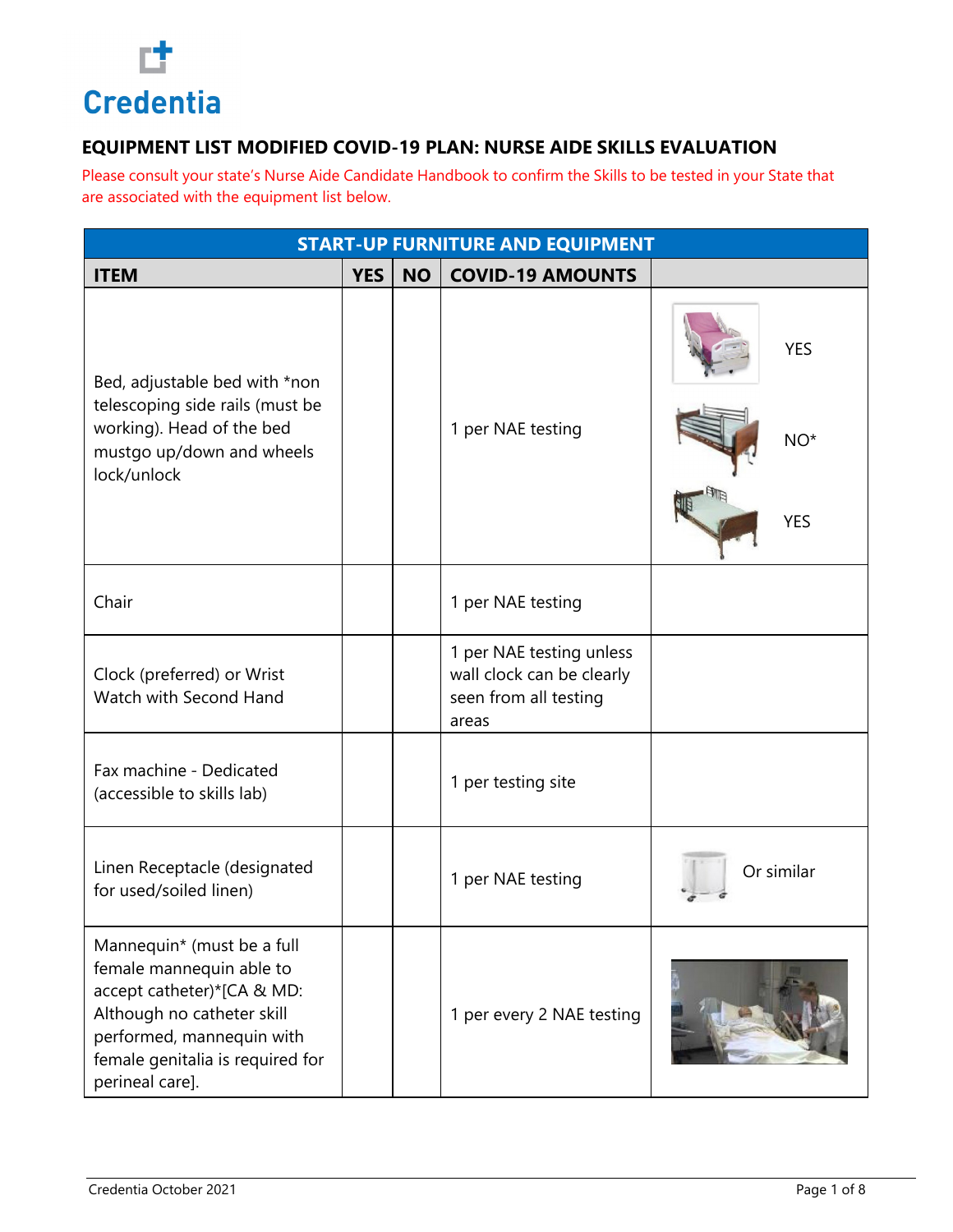

| <b>ITEM</b>                                                                                                                         | <b>YES</b> | <b>NO</b> | <b>COVID-19 AMOUNTS</b>                      |                                            |
|-------------------------------------------------------------------------------------------------------------------------------------|------------|-----------|----------------------------------------------|--------------------------------------------|
| Privacy curtain*, Screen or<br>Door if private room [*North<br>Carolina- Must be a 360°<br>Privacy curtain]                         |            |           | 1 per NAE testing                            | Or Moveable<br>Screens or<br>Doors         |
| Scale, calibrated<br>(bathroom/standing) [NO<br>electronic scale, NO digital<br>scale][North Carolina- Must be<br>a Standing Scale] |            |           | 1 for usage of all<br><b>NAEs</b>            |                                            |
| Signaling device, movable<br>(must be on cord and attached<br>tobed- can be non-functional)                                         |            |           | 1 per skills bed                             | Found by or<br>attached to<br>hospital bed |
| Sink with running water in<br>room<br>(hot /cold)                                                                                   |            |           | Minimum 1 sink                               |                                            |
| Table, bedside                                                                                                                      |            |           | 1 per NAE testing                            |                                            |
| Table, over bed                                                                                                                     |            |           | 1 per NAE testing                            |                                            |
| Toilet/Bedside Commode<br>clearly labeled toilet                                                                                    |            |           | 1 for usage of all<br><b>NAEs</b>            |                                            |
| Wastebasket with liner                                                                                                              |            |           | 1 by each bed<br>used;1 by each sink<br>used |                                            |
| Wheelchair with footrests                                                                                                           |            |           | 1 for usage of all<br><b>NAEs</b>            |                                            |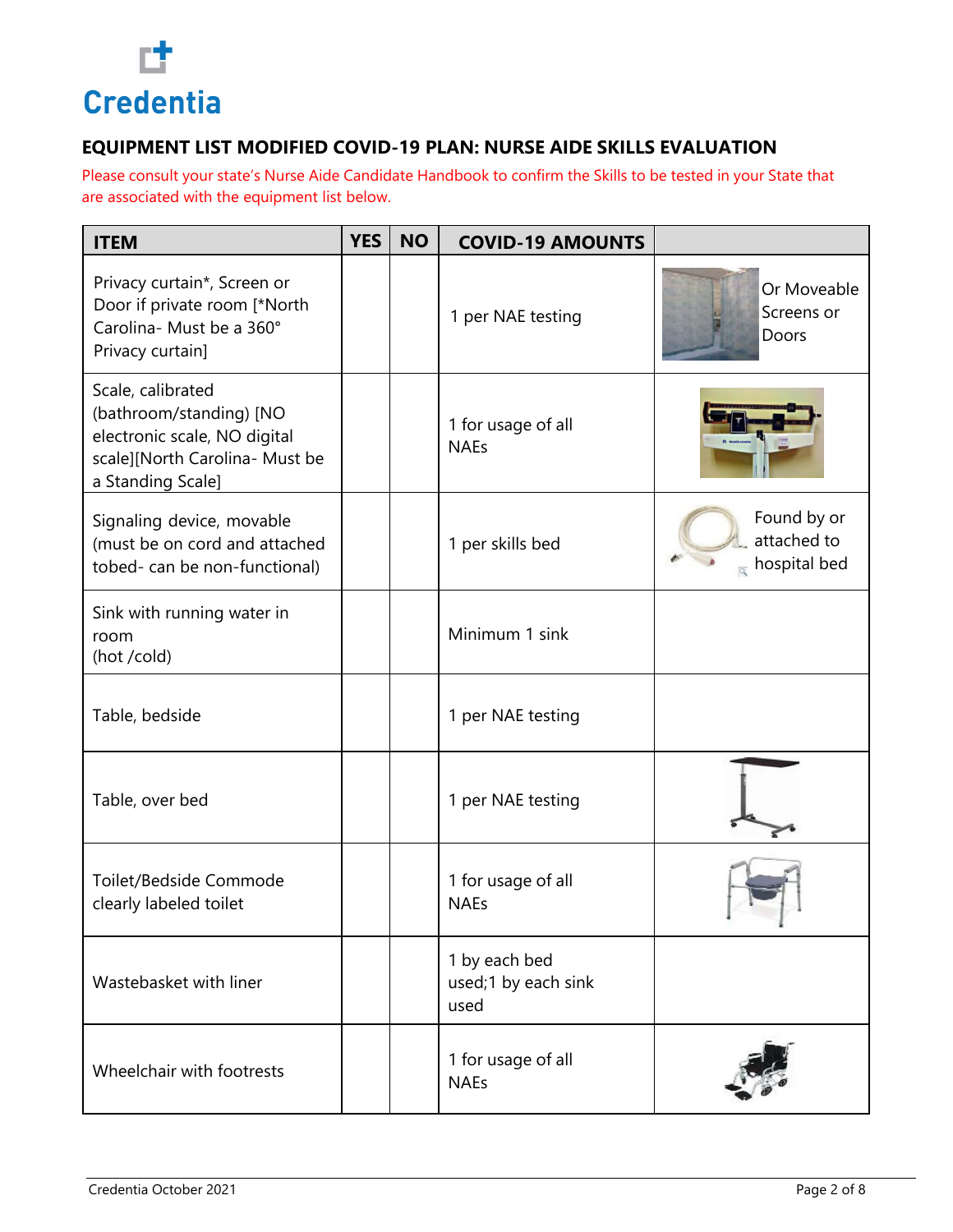

| LINEN/CLOTHING                                                                                                                                 |            |           |                                                                                                                                                                                                                                                                                                                                                                                                                                                                      |  |  |  |  |
|------------------------------------------------------------------------------------------------------------------------------------------------|------------|-----------|----------------------------------------------------------------------------------------------------------------------------------------------------------------------------------------------------------------------------------------------------------------------------------------------------------------------------------------------------------------------------------------------------------------------------------------------------------------------|--|--|--|--|
| <b>ITEM</b>                                                                                                                                    | <b>YES</b> | <b>NO</b> | <b>COVID-19 AMOUNTS</b>                                                                                                                                                                                                                                                                                                                                                                                                                                              |  |  |  |  |
| <b>Bath towels</b>                                                                                                                             |            |           | 3 per candidate scheduled                                                                                                                                                                                                                                                                                                                                                                                                                                            |  |  |  |  |
| Clothing protector (bib<br>ortowel)                                                                                                            |            |           | 2 per NAE testing                                                                                                                                                                                                                                                                                                                                                                                                                                                    |  |  |  |  |
| Clothing Tops (extra-large & XXL<br>shirts or blouses that open in the<br>front, no more than four (4)<br>buttons/snaps -no hospital<br>gowns) |            |           | 2 per candidate scheduled                                                                                                                                                                                                                                                                                                                                                                                                                                            |  |  |  |  |
| Gowns (patient)                                                                                                                                |            |           | 2 per candidate scheduled                                                                                                                                                                                                                                                                                                                                                                                                                                            |  |  |  |  |
| Linens: bottom sheets (fitted or<br>flat)                                                                                                      |            |           | If mattress covered in<br>plastic and can be wiped<br>down the mattress does<br>not need bottom sheet. If<br>cannot be wiped down, a<br>clean bottom sheet<br>required for each<br>candidate scheduled. If<br>the same bed is used for<br>mannequin as is used for<br>the live client,<br>sheets/pillowcases used<br>for mannequin must be<br>removed and replaced<br>with live client bedding or<br>wiped down. Mannequin<br>only beds do not need<br>extra sheets. |  |  |  |  |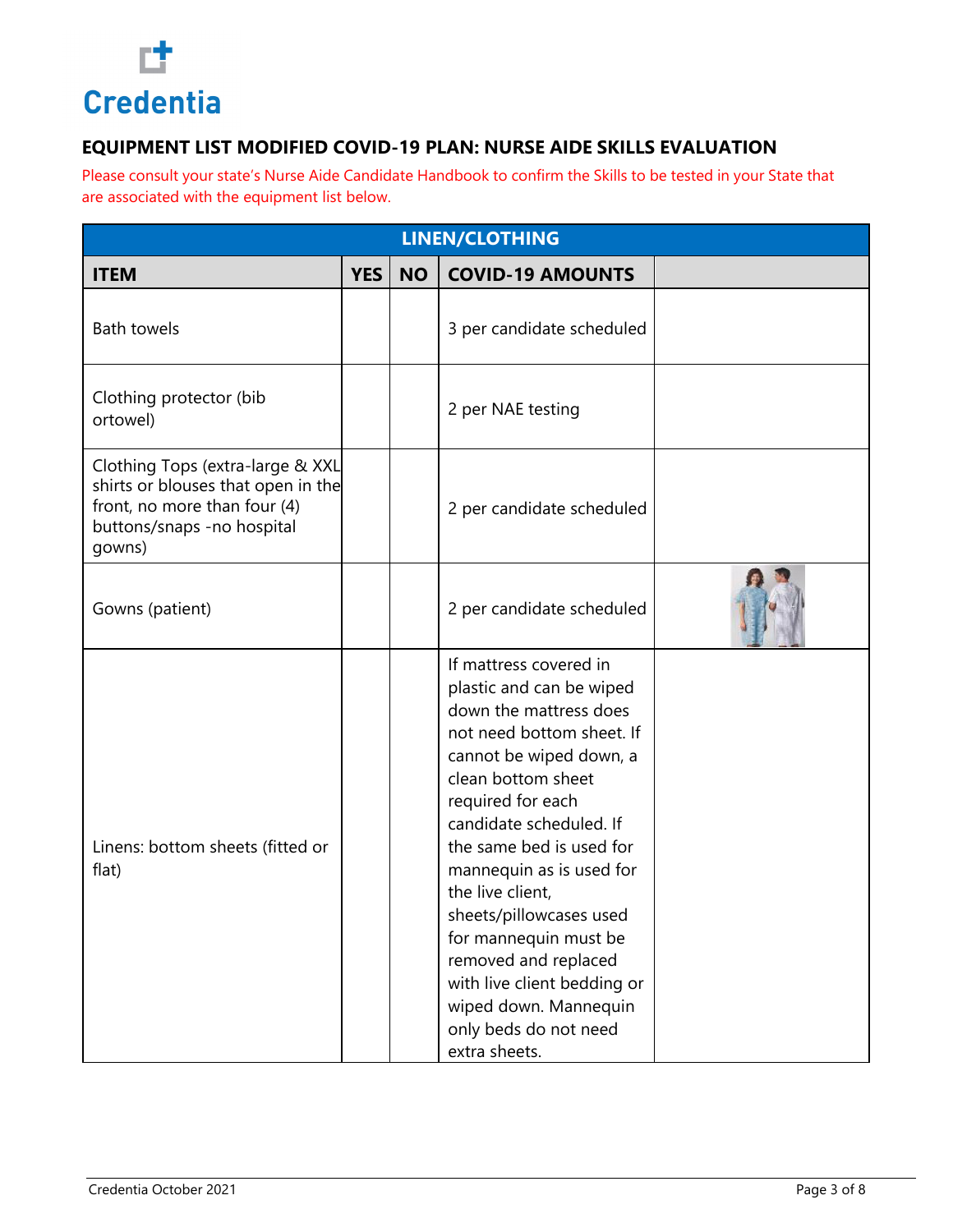

| <b>ITEM</b>                                                 | <b>YES</b> | <b>NO</b> | <b>COVID-19 AMOUNTS</b>                                                                                                                                                                                                                                                         |  |
|-------------------------------------------------------------|------------|-----------|---------------------------------------------------------------------------------------------------------------------------------------------------------------------------------------------------------------------------------------------------------------------------------|--|
| Linens: pillowcase, top sheet                               |            |           | One (1) top sheet<br>required for each<br>candidate scheduled. If<br>pillows are covered in<br>plastic and can be wiped<br>down, pillows do not<br>need cloth covers. If<br>pillows cannot be wiped<br>down, a clean pillowcase<br>for each candidate<br>scheduled is required. |  |
| Pad/Linen Protector (may use<br>towel or draw-sheet as pad) |            |           | 2 per NAE testing                                                                                                                                                                                                                                                               |  |
| Pillows                                                     |            |           | 1 per skills bed                                                                                                                                                                                                                                                                |  |
| Supportive devices (pillows,<br>blanket rolls, wedges)      |            |           | 3 per NAE testing. Pillows<br>or bolsters used for<br>positioning must either be<br>able to be wiped down or<br>provide three (3) clean<br>pillowcases for each<br>candidate scheduled.                                                                                         |  |
| Washcloth                                                   |            |           | 4 per candidate scheduled                                                                                                                                                                                                                                                       |  |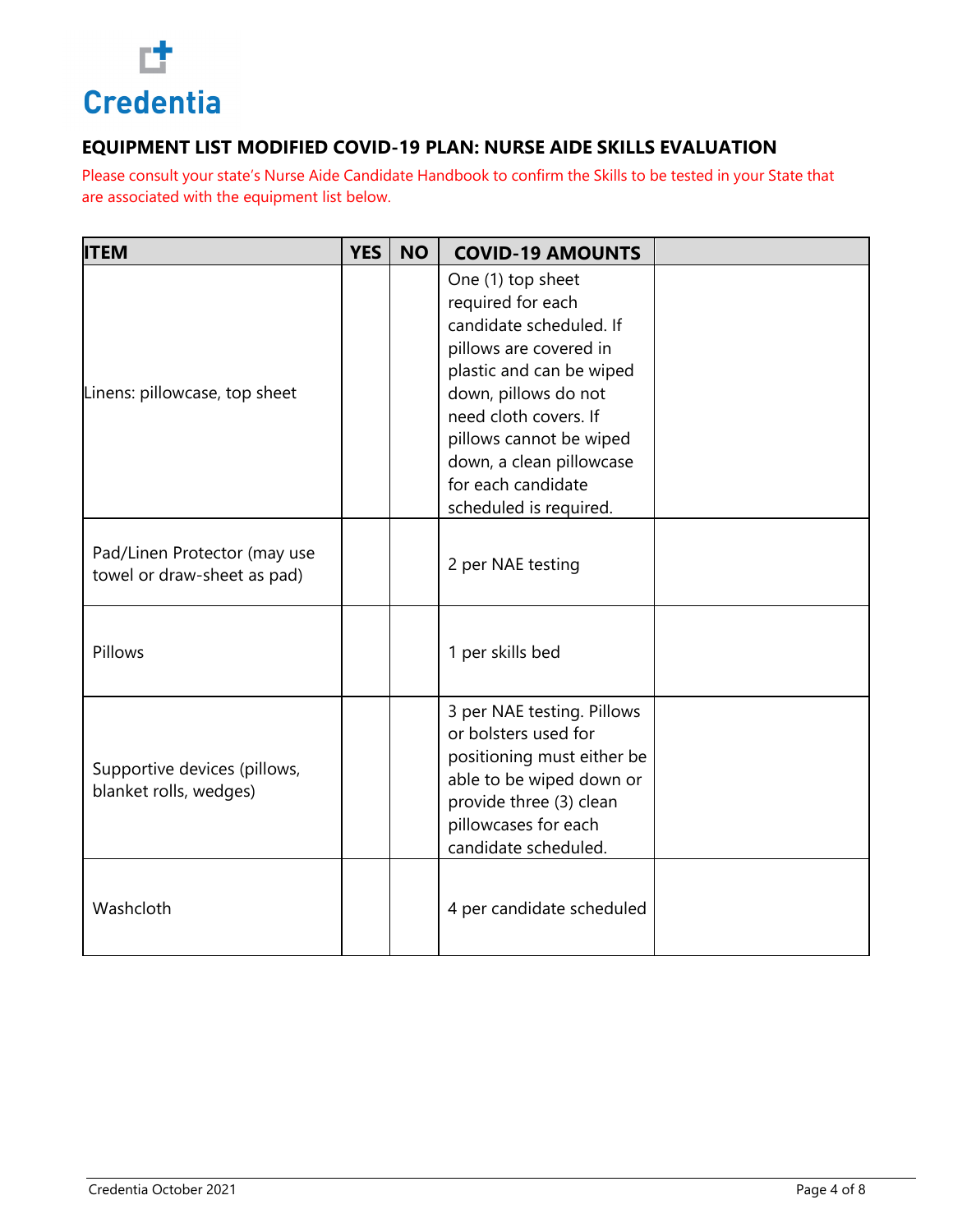

| <b>SUPPLIES</b>                                                                                                                                                                                                                                                                                        |            |           |                                                                                                                                         |            |  |  |
|--------------------------------------------------------------------------------------------------------------------------------------------------------------------------------------------------------------------------------------------------------------------------------------------------------|------------|-----------|-----------------------------------------------------------------------------------------------------------------------------------------|------------|--|--|
| <b>ITEM</b>                                                                                                                                                                                                                                                                                            | <b>YES</b> | <b>NO</b> | <b>COVID-19 AMOUNTS</b>                                                                                                                 |            |  |  |
| Basin, bath                                                                                                                                                                                                                                                                                            |            |           | 4 per NAE testing                                                                                                                       |            |  |  |
| Basin, emesis                                                                                                                                                                                                                                                                                          |            |           | 2 per NAE testing                                                                                                                       |            |  |  |
| Bedpan* (standard) *[PA not<br>required]                                                                                                                                                                                                                                                               |            |           | 2 per NAE testing                                                                                                                       |            |  |  |
| <b>Electronic Blood Pressure</b><br>(EBP) Monitors with Cuffs<br>*(CO, DOC, SC, NH, AK<br>ONLY). Please see BP Monitor<br>Specifications Document (not<br>brand specific) Please check your<br>state's PV NA Candidate<br>Handbook online to confirm EBP is<br>tested.                                 |            |           | Minimum 2 machines;<br>Upper arm<br>monitors/cuffsonly - no<br>wrist monitors; Monitor<br>portable, wall mounted,<br>or on mobile stand |            |  |  |
| Manual Blood Pressure (MBP)Cuff<br>*(standard or extra large cuffs)<br>and Stethoscope* dual ear- piece<br>*for Manual BP<br>*[AL, CA, GA, GUAM, MD, Miss,<br>NC, ND, PA, RI, TX, WA, NMI, VI,<br>VA-ONLY]<br>Please check your state's PVNA<br>Candidate Handbook online to<br>confirm MBP is tested. |            |           | 1 standard cuff per<br>NAEtesting 1 XL<br>cuff for usage of all<br>NAEs. 1 dual<br>earpiece<br>stethoscope per<br><b>NAE</b> testing    |            |  |  |
| Transfer (gait) belt                                                                                                                                                                                                                                                                                   |            |           | 1 per NAE testing                                                                                                                       | Or similar |  |  |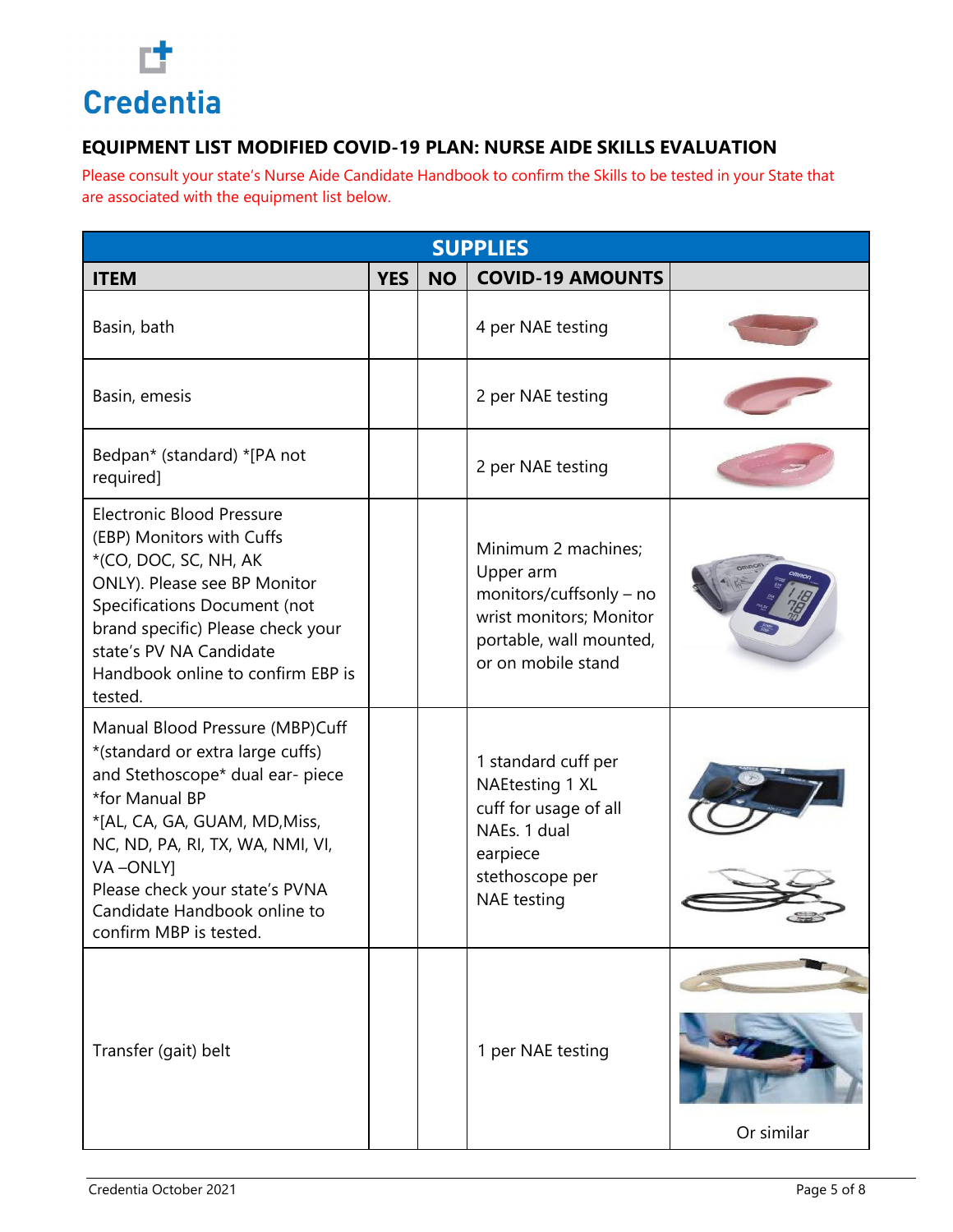

| <b>SUPPLIES</b>                                                                                                         |            |           |                                                                                                                                                                                                                              |                               |  |  |
|-------------------------------------------------------------------------------------------------------------------------|------------|-----------|------------------------------------------------------------------------------------------------------------------------------------------------------------------------------------------------------------------------------|-------------------------------|--|--|
| <b>ITEM</b>                                                                                                             | <b>YES</b> | <b>NO</b> | <b>COVID-19 AMOUNTS</b>                                                                                                                                                                                                      |                               |  |  |
| Catheter and Syringe* (use with<br>mannequin for catheter skill)<br>[CA, MD: not required]                              |            |           | 1 per Mannequin                                                                                                                                                                                                              | Found in female<br>mannequins |  |  |
| Denture Brush (toothbrush labeled<br>for denture skill)                                                                 |            |           | 1 per NAE testing                                                                                                                                                                                                            |                               |  |  |
| Coloring to stimulate urine (for<br>urinary output skill)                                                               |            |           | Several drops per NAE<br>testing                                                                                                                                                                                             |                               |  |  |
| Denture cup w/lid                                                                                                       |            |           | 1 per NAE testing                                                                                                                                                                                                            | <b>H975-10</b>                |  |  |
| Dentures                                                                                                                |            |           | 1 set or 2 uppers or<br>2 lowers for usage<br>of all NAEs testing                                                                                                                                                            |                               |  |  |
| Knee-high elastic stockings (clean,<br>large or extra large; must not use<br>older type with loose flap in toe<br>area) |            |           | 1 stocking per<br>Mannequin or 1 clean<br>stocking per each<br>Candidate that has Knee-<br>High Skill (PA testing<br>only allows use of human<br>for this skill must have 1<br>clean stocking for each<br>Candidate testing) | Open or<br>closed toed<br>OK  |  |  |
| Measuring container* (graduate-<br>cylinder or hat- at least 250 ml/cc<br>units clearly visible) (no urinals)*          |            |           | 1 per NAE testing                                                                                                                                                                                                            | Cylinder or Hat OK            |  |  |
| Pen or pencil                                                                                                           |            |           | 1 of each available                                                                                                                                                                                                          |                               |  |  |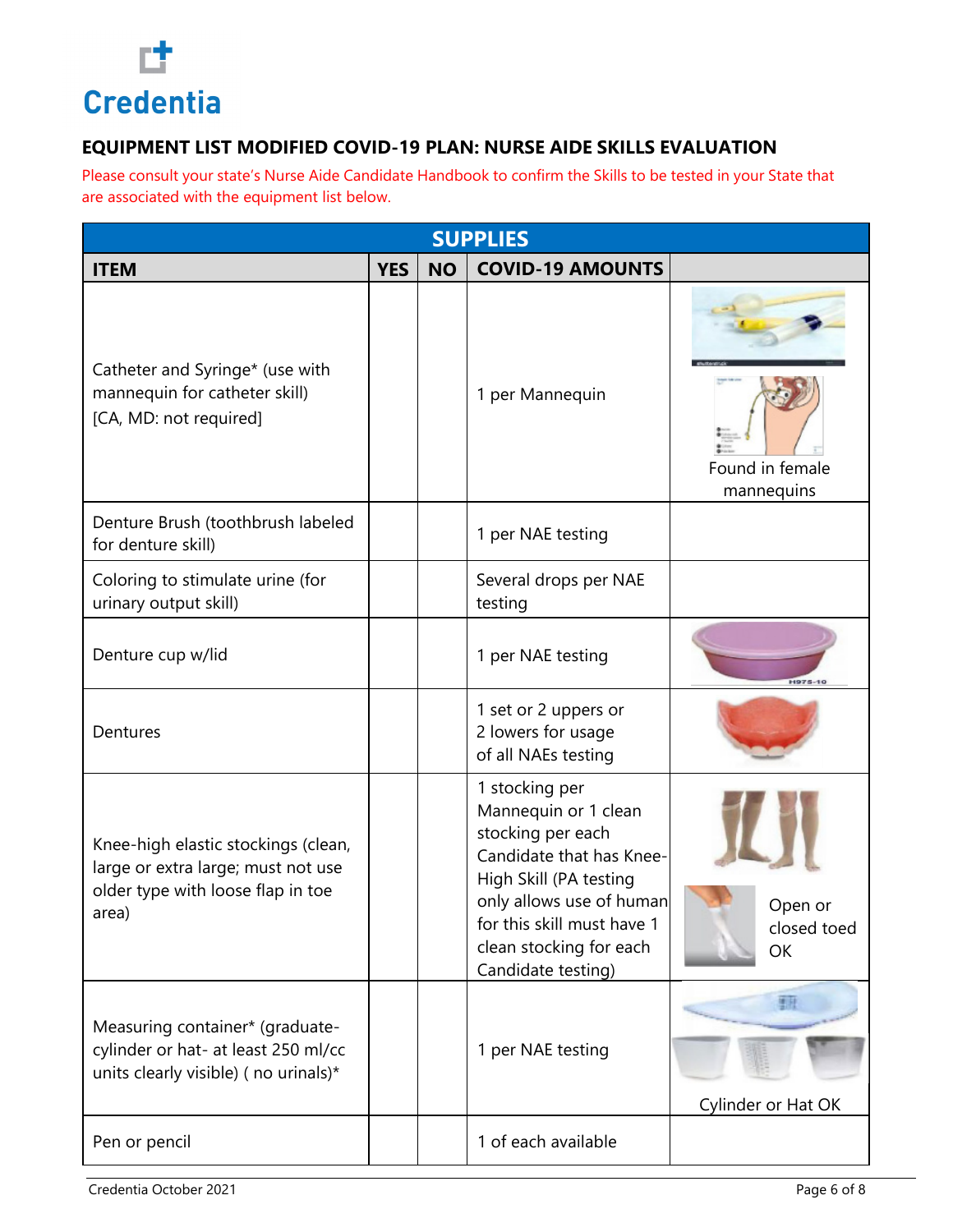

| <b>DISPOSABLE SUPPLIES</b>                                                                                                                                                                                   |            |           |                                                                                                       |       |  |  |
|--------------------------------------------------------------------------------------------------------------------------------------------------------------------------------------------------------------|------------|-----------|-------------------------------------------------------------------------------------------------------|-------|--|--|
| <b>ITEM</b>                                                                                                                                                                                                  | <b>YES</b> | <b>NO</b> | <b>COVID-19 AMOUNTS</b>                                                                               |       |  |  |
| Alcohol wipe or Alcohol and cotton<br>ball                                                                                                                                                                   |            |           | 2 per candidates<br>scheduled                                                                         |       |  |  |
| Antimicrobial Spray/Wipes- clearly<br>labeled (any product deemed<br>effective ref CDC or EPA websites)<br>- https://www.epa.gov/pesticide-<br>registration/list-n-disinfectants-<br>use- against-sars-cov-2 |            |           | 1 per NAE testing in Skill<br>Room.<br>Additional supply in<br>Written Room.                          |       |  |  |
| Drinking cup (disposable)                                                                                                                                                                                    |            |           | 1 per candidate<br>scheduled                                                                          |       |  |  |
| Food (two varieties that can<br>typically be fed in bite -size<br>portions with a spoon) and<br>beverage water                                                                                               |            |           | 2 for each NAEtesting                                                                                 |       |  |  |
| Gloves, large, disposable non-latex                                                                                                                                                                          |            |           | 3 pairs per candidate<br>scheduled                                                                    | N 79. |  |  |
| Gown,* Isolation (long sleeve that<br>secure at neck and waist, at back or<br>side, cannot secure in front. Cloth<br>or disposable)                                                                          |            |           | 1 per candidate scheduled<br>(NOTE: Only Candidates<br>assigned the PPE Skill<br>will use a PPE gown) |       |  |  |